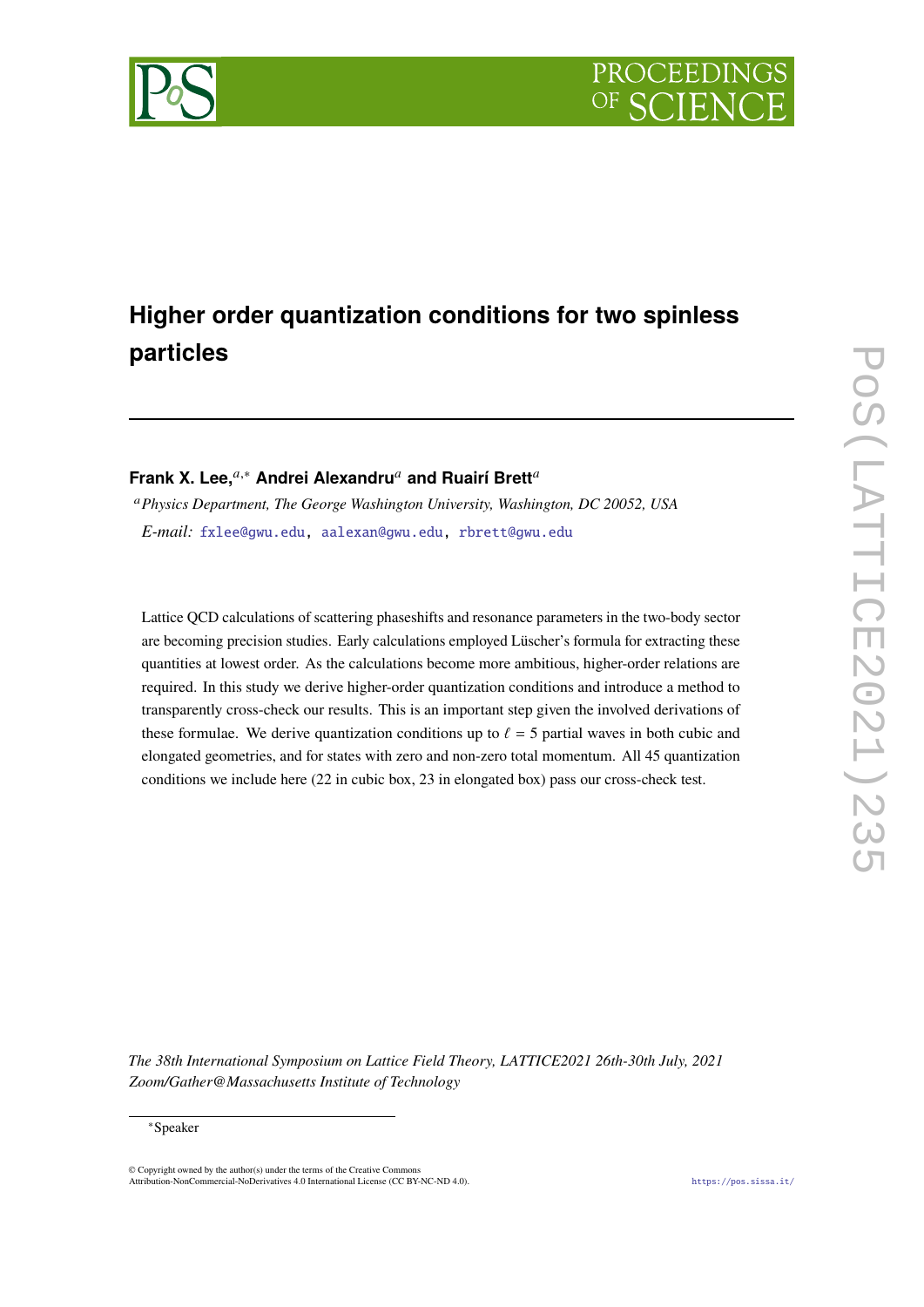#### **1. Introduction**

The quantization condition (QC) for zero-momentum states of two equal-mass, spinless particles in a periodic cubic box worked out by Lüscher [\[1\]](#page-8-0) opened up new opportunities for studying hadron-hadron interactions. The Lüscher method, as it is known now, is very general. It does not matter how the energy levels are obtained, be it in quantum mechanics, effective field theories, lattice QCD, or any other method. The same quantization condition applies and the results are the same up to exponentially suppressed finite-volume corrections. For this reason, it has become the method of choice for studying strongly-interacting systems where traditional methods like perturbation theory do not apply. In the field of nuclear and particle physics, the method has proven especially successful. Various extensions to the method have since been made to enhance its applicability in the two-hadron sector, including moving frames [\[2,](#page-8-1) [3\]](#page-8-2), asymmetric boxes [\[4–](#page-8-3)[8\]](#page-8-4), multiple partial waves and coupled-channel scattering [\[6,](#page-8-5) [9–](#page-8-6)[13\]](#page-9-0). Significant progress towards a complete three-body scattering quantization condition has also been made in recent years, though we do not discuss it here. See Refs. [\[14–](#page-9-1)[20\]](#page-9-2) for reviews of theoretical developments, and some first applications to three-pion and kaon scattering.

In this work we derive and validate the quantization conditions for two spinless particles of unequal masses, rest and in moving frames, cubic and elongated geometries, and partial waves as high as  $\ell = 5$  (The full version is in Ref [\[21\]](#page-9-3)).

### **2. Quantization condition**

The quantization condition connects the infinite-volume phaseshifts with the discrete energies of two-body states in the box [\[1\]](#page-8-0),

$$
\det \left[ e^{2i \delta(k)} - \frac{M(k, L) + i}{M(k, L) - i} \right] = 0.
$$
 (1)

The  $M(k, L)$  is a hermitian matrix function of CM momentum and box size, whose explicit form is given by

$$
M_{lm,l'm'} = \frac{(-1)^l}{\eta \pi^{3/2}} \sum_{j=\lfloor l-l'\rfloor}^{l+l'} \sum_{s=-j}^{j} \frac{i^j}{q^{j+1}} Z_{js}(q^2, \eta) C_{lm,js,l'm'},\tag{2}
$$

where we have adapted it to include the *z*-elongated box geometry via  $\eta$ . In practical applications, the matrix is further adapted to the symmetry of box. The zeta function is defined by

<span id="page-1-0"></span>
$$
\mathcal{Z}_{lm}(q^2,\eta) = \sum_{\widetilde{n}} \frac{\mathcal{Y}_{lm}(\widetilde{n})}{\widetilde{n}^2 - q^2}, \quad \widetilde{n} = (n_x, n_y, n_z/\eta), \quad q = \frac{kL}{2\pi}.
$$
 (3)

The poles of the zeta function  $\tilde{n}^2 = q^2$  correspond to free-particle energies in the box.

In group theory language, the symmetry group for states at rest is  $O<sub>h</sub>$  in cubic box,  $D<sub>4h</sub>$ in  $z$ -elongated box. For moving states, the symmetry is described by the so-called little groups, depending in which direction the system is moving in the fixed box. We will consider four distinct moving frames,  $d = (0, 0, 1), d = (1, 1, 0), d = (1, 1, 1),$  and  $d = (0, 1, 2)$ . In both cubic and z-elongated boxes,  $d = (0, 0, 1)$  has  $C_{4v}$  as the little group,  $d = (1, 1, 0)$  corresponds to  $C_{2v}$ , and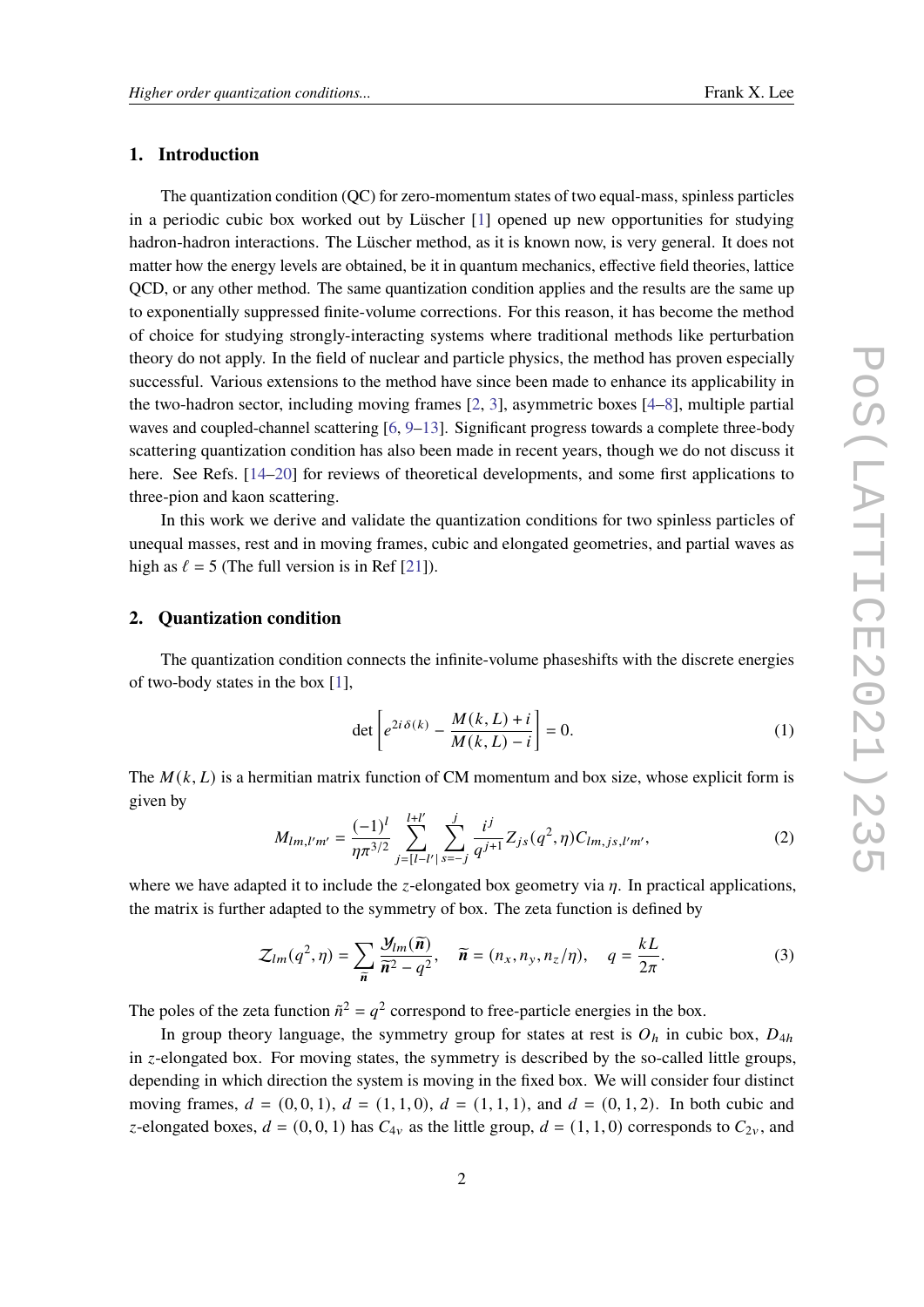$d = (0, 1, 2)$  corresponds to  $C_{1y}$ . However, for  $d = (1, 1, 1)$ , the little group is  $C_{3y}$  in cubic box and  $C_{1v}$  in z-elongated box. For moving frames, the zeta functions in Eq.[\(3\)](#page-1-0) need to be modified to include the boost  $d$ ,

$$
\mathcal{Z}_{lm}(q^2, \mathbf{d}, \boldsymbol{\eta}) = \sum_{\widetilde{\mathbf{n}} \in P_{\mathbf{d}}(\boldsymbol{\eta})} \frac{\mathcal{Y}_{lm}(\widetilde{\mathbf{n}})}{\widetilde{\mathbf{n}}^2 - q^2}, \ P_{\mathbf{d}}(\boldsymbol{\eta}) = \left\{ \widetilde{\mathbf{n}} \in \mathbb{R}^3 \mid \widetilde{\mathbf{n}} = \widehat{\eta}^{-1}(\mathbf{m} - \frac{1}{2}A \mathbf{d}), \mathbf{m} \in \mathbb{Z}^3 \right\}. \tag{4}
$$

The factor A in non-relativistic kinematics is  $A = 1 + \frac{m_2 - m_1}{m_1 + m_2}$  $\frac{m_2-m_1}{m_2+m_1}$ . This is to be contrasted with the relativistic version  $A = 1 + (m_1^2 - m_2^2)/W^2$  where  $W = \sqrt{m_1^2 + k^2} + \sqrt{m_2^2 + k^2}$  is the invariant energy of the system. Due to lack of parity in moving frames, there is mixing between odd and even  $l$  states within a given irrep. This means that the phaseshift formulas are generally more complicated for moving states than for the ones at rest. One consequence is the appearance of zeta functions with odd values of l.

In Table [1,](#page-6-0) we give an overview of the total angular momentum content in each irrep (or QC), as part of a larger summary. It is important to realize that each QC is a single condition that couples to an infinite tower of  $l$  values; only the lowest few are shown. The lowest partial wave in each irrep can be computed using the energy levels in the box and if the higher partial waves can be neglected.

#### **3. Two-particle energies in a periodic box**

To check our derivation of the quantization conditions discussed in the previous section, we want to calculate the spectrum of the two-particle states in a finite box with periodic boundary conditions. To make the calculation transparent we will use a non-relativistic setup with the particles' interaction controlled by a rotationally invariant potential. We will solve the problem numerically using a lattice discretization of the Hamiltonian and the associated Schrödinger equation. The results are extrapolated to the continuum limit before comparing them to the results of the quantization conditions.

We consider the general case  $L \times L \times \eta L$  where  $\eta$  is the elongation factor in the *z*-direction. We solve the Schrödinger equation  $H\Psi = E\Psi$  in the box frame (lab frame). We project the problem to a new basis consisting of total momentum  $P$  and relative coordinates  $r$  in the lab frame,

$$
|\boldsymbol{P}, \boldsymbol{r}\rangle = \sum_{\boldsymbol{m}} e^{i\boldsymbol{P}\cdot\boldsymbol{m}} |\boldsymbol{m}, \boldsymbol{m} + \boldsymbol{r}\rangle, \tag{5}
$$

where  $|n_1, n_2\rangle$  is the ket in the position representation for two particles.

The projection leads to the reduced problem  $H\psi(P, r) = E\psi(P, r)$  where the lattice Hamiltonian is given on a seven-point stencil,

<span id="page-2-0"></span>
$$
H|\mathbf{P}, \mathbf{r}\rangle = -\frac{\hbar^2}{2} \sum_{\mu} \frac{-1}{180a^2}
$$
\n
$$
\left[ -2\left( \frac{e^{3i\mathbf{P}_{\mu}a}}{m_1} + \frac{1}{m_2} \right) |\mathbf{P}, \mathbf{r} + 3a\hat{\mu}\rangle + 27\left( \frac{e^{2i\mathbf{P}_{\mu}a}}{m_1} + \frac{1}{m_2} \right) |\mathbf{P}, \mathbf{r} + 2a\hat{\mu}\rangle - 270\left( \frac{e^{i\mathbf{P}_{\mu}a}}{m_1} + \frac{1}{m_2} \right) |\mathbf{P}, \mathbf{r} + a\hat{\mu}\rangle
$$
\n
$$
-2\left( \frac{e^{-3i\mathbf{P}_{\mu}a}}{m_1} + \frac{1}{m_2} \right) |\mathbf{P}, \mathbf{r} - 3a\hat{\mu}\rangle + 27\left( \frac{e^{-2i\mathbf{P}_{\mu}a a}}{m_1} + \frac{1}{m_2} \right) |\mathbf{P}, \mathbf{r} - 2a\hat{\mu}\rangle - 270\left( \frac{e^{-i\mathbf{P}_{\mu}a}}{m_1} + \frac{1}{m_2} \right) |\mathbf{P}, \mathbf{r} - a\hat{\mu}\rangle
$$
\n
$$
+ 490\left( \frac{1}{m_1} + \frac{1}{m_2} \right) |\mathbf{P}, \mathbf{r}\rangle \right] + V_L(\mathbf{r})|\mathbf{P}, \mathbf{r}\rangle + O(a^6).
$$
\n(6)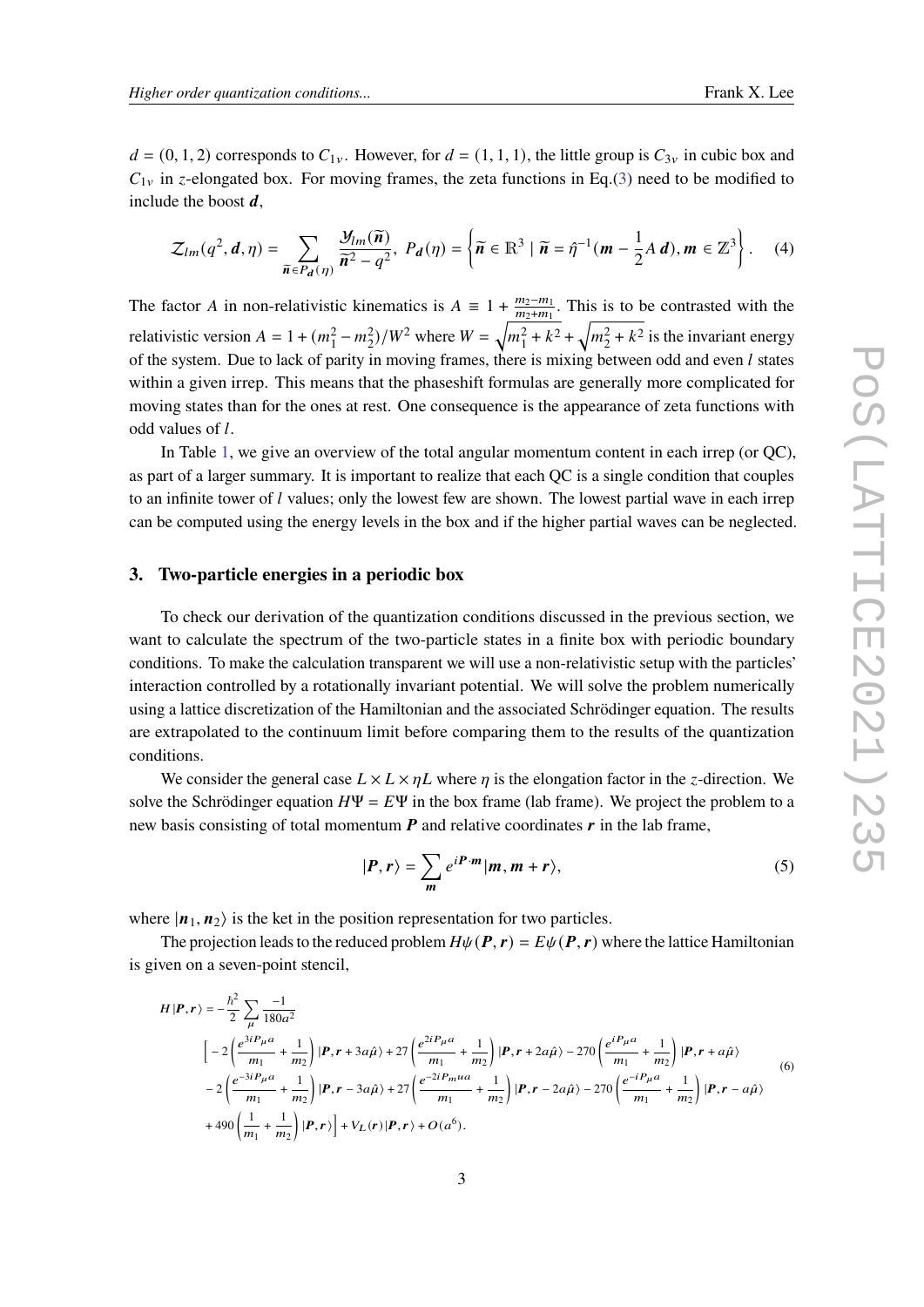We need to take the continuum limit to obtain box levels from lattice levels. This is done by increasing the number of grid points and deceasing the lattice spacing simultaneously while keeping the box size fixed,  $\lim_{\substack{a \to 0 \\ N \to \infty}} Na = L$ .

We compare this spectrum with the one derived from the quantization conditions. Both the phaseshifts in the infinite volume and the discrete energy levels in the finite volume are independently obtained. They are then used in the QC to examine its efficacy. This check is useful because the QC is often used self-consistently to 'reverse engineer' the expected energy levels based on model parametrization of the phaseshifts, with its correctness assumed.

### **4. Infinite volume phaseshifts**

The first step is to compute the phase shifts for a simple potential. Consider two-particles  $m_1 = 0.138$  GeV and  $m_2 = 0.94$  GeV, interacting through a repulsive potential of Gaussian fall-off,

$$
V(r) = Ce^{-0.5(r/R_0)^2}
$$
 (7)

where  $C = 1.0$  GeV and  $R_0 = 1.25$  fm. The range of the potential is about 4 fm. The phaseshifts can be obtained readily by the variable phase method [\[22\]](#page-9-4). For partial waves up to  $l = 5$  and momenta up to about 0.2 GeV, they are shown in Fig. [1.](#page-3-0) The phaseshifts have the expected  $\delta_l(k) \sim k^{2l+1}$ asymptotic behavior. The potential is chosen so that in our tests partial waves up to  $l = 5$  can be checked for convergence in the  $k$  range we use. The goal is to check our derivation for the higher order QCs by comparing these energies produced by these phaseshifts with the two-particle spectrum in finite volume.

<span id="page-3-0"></span>

**Figure 1:** Phaseshift of the test potential for the lowest six partial waves.

#### **5. Results and discussion**

Since the range of the potential is about 4 fm, a box size of  $L = 24$  fm is sufficient to make the exponential finite-volume effects negligible. To take the continuum limit we use lattices of  $20<sup>3</sup>$  with  $a = 1.2$  fm,  $24<sup>3</sup>$  with  $a = 1$  fm, and  $30<sup>3</sup>$  with  $a = 0.8$  fm for cubic case. For the elongated case we use the same three lattice spacings and the same size  $L = 24$  fm in the x-, and y-direction but we elongate the *z*-direction by a factor of  $\eta = 1.5$ . The lowest non-zero momentum in the spectrum is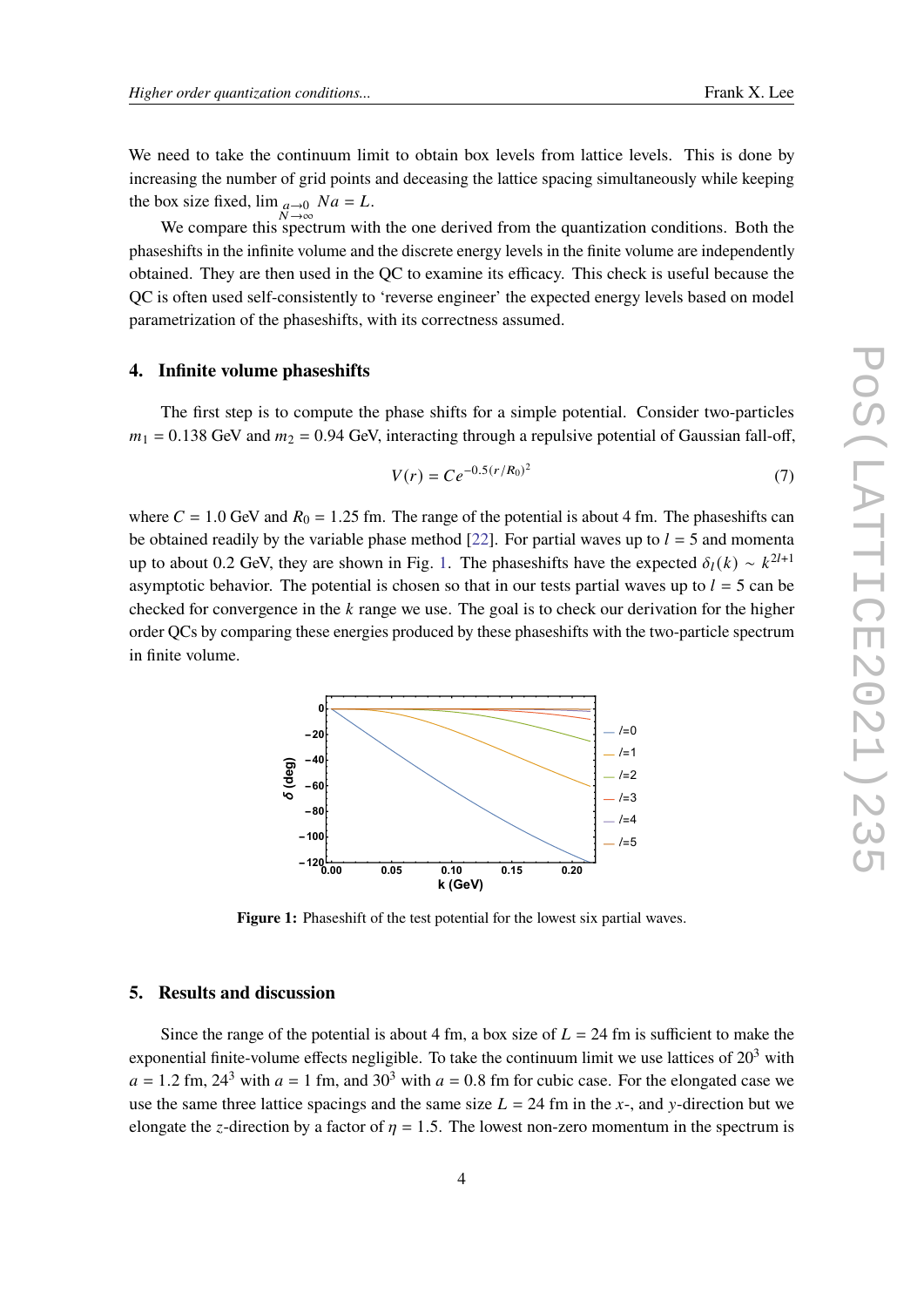controlled by the box size  $k_{min} = 2\pi/(L\eta)$ . For the higher k values the density of states gets higher. We study states with  $k < 0.2$  GeV. In this k-range only the phases hifts for  $\ell \leq 5$  are significantly different from zero (see Fig. [1\)](#page-3-0). Therefore, we expect convergence of the QCs by  $l = 4$  or  $l = 5$ . We

<span id="page-4-0"></span>

**Figure 2:** Phaseshifts reconstruction for the lowest partial wave in the  $A_{1g}$  (left) and  $T_{1u}$  irreps of rest frame  $d = (0, 0, 0)$  in cubic box. The black point are the predicted phaseshift via Lüscher formula. The red curve is the infinite-volume phaseshift. The faint vertical lines correspond to non-interacting levels in the box.

show in Fig. [2](#page-4-0) the phaseshift prediction for the lowest l in  $A_{1g}$  and  $T_{1u}$  by feeding the interacting energy levels into the QC. We see the reconstruction is excellent up to  $k = 0.2$  GeV, but with notable exception points. It turns out these "pinched" points are sensitive to the 2nd partial waves in the QC. Solving for the second partial wave from a generic QC at order 2 with no multiplicities, we have

<span id="page-4-1"></span>
$$
\cos \delta_{2\text{nd}} = M_{22} + \frac{|M_{12}|^2}{\cos \delta_{1\text{st}} - M_{11}}.
$$
\n(8)

The "pinched" points occur very near the pole where  $|M_{11}| \gg 1$  and then we can approximate the equation by setting  $\cos \delta_{1st} = 0$  and solve for  $\delta_{2nd}$ . Using above-mentioned  $A_{1g}$  and  $T_{1u}$  as examples, we plot in Fig. [3](#page-5-0) cos  $\delta_{2nd}$  extracted this way for  $l = 4$  and  $l = 3$ . We see that the exception points discussed in Fig. [2](#page-4-0) fall on the curve for the infinite-volume phaseshift of the 2nd partial wave. This suggests that  $\delta_{1st}(k)$  and  $\delta_{2nd}(k)$  can be separately isolated by considering the QC at order 1 and order 2 respectively.

As a general method to assess the effects of higher partial waves, we investigate the convergence of the QC by feeding it the infinite-volume phaseshifts and comparing the resulting levels with the box levels. We check the convergence order by order: 'order 1' has only the lowest partial wave, 'order 2' with the next partial wave added, and so on. In the limit that all the partial waves are included, perfect agreement is expected. The comparison involves very small differences that are not easily discernible visually. To better gauge the quality of the convergence, we introduce a numerical measure

$$
\chi^2 = \frac{(k_{\text{box}} - k_{\text{QC}})^2}{(k_{\text{box}} - k_{\text{lat}})^2},\tag{9}
$$

where  $k_{\text{box}}$  is the continuum box level extrapolated from the three lattice spacings,  $k_{\text{lat}}$  the level on the lattice with the finest lattice spacing, and  $k_{\text{OC}}$  the solution from the QC at each order. The extrapolation is a linear function of  $a^6$ , the error present in the Hamiltonian from the 7-stencil approximation in Eq.[\(6\)](#page-2-0). Basically, the convergence is measured against the tiny difference between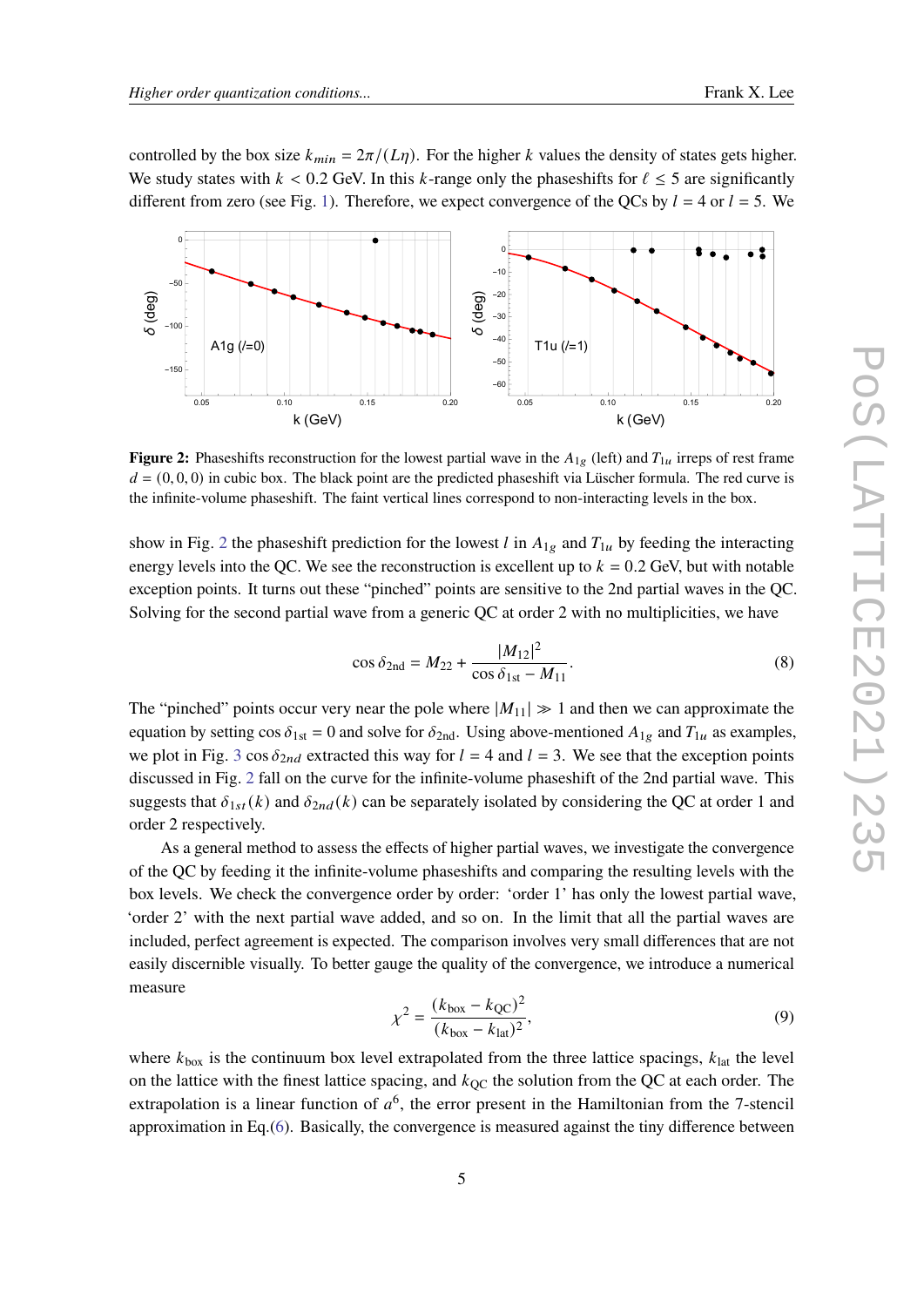<span id="page-5-0"></span>

**Figure 3:** Second partial wave in  $A_{1g}$  (top) and  $T_{1u}$  (bottom) of cubic box. The black points are cos  $\delta_{2nd}$ in Eq.[\(8\)](#page-4-1) with cos  $\delta_{1st}$  neglected, evaluated at the pinched box levels from order 1. The red curve is the infinite-volume cos  $\delta_{2nd}$ . The faint vertical lines are the free-particle poles.

the continuum box levels and those from the largest lattice used in the extrapolation (about 6 decimal places, or 1 eV out of 1 MeV). Note that the  $\chi^2$  introduced is not in the standard sense of curve-fitting where the best value is around 1. Here the smaller its value, the better the convergence. This is a highly sensitive measure: non-convergence of a single level will have a large contribution to the total  $x^2$ .

We have confirmed the convergence of all 45 cases in the same manner, as summarized in Table [1.](#page-6-0) All 45 QCs can be found in Ref [\[21\]](#page-9-3). One point to emphasize is that to get agreement for certain cases we needed to consider QC all the way to order 5. The irreps in question (No. 10, 14, 18, 21, 33, 38, 42, 44) are, as expected, the ones that allow the most mixing between partial waves.

#### **6. Conclusion and outlook**

We derived higher-order Lüscher quantization conditions (OC) for scattering of two spinless particles of unequal masses. Our results were checked numerically by comparing the QC predictions with the spectrum of two-particle states in a box computed by solving the Schrödinger equation. This is done using a simple potential model in non-relativistic quantum mechanics. Both the phaseshifts in infinite volume and energy levels in finite volume are independently generated in a well-controlled fashion. Here is a summary of our findings.

- 1) We considered a variety of scenarios: rest frame and four moving frames, cubic and elongated geometries. In total, we examined 22 QCs in the cubic box and 23 QCs in the elongated box. The five lowest partial waves in each QC are examined. In some cases, up to  $l = 5$ . Some of the QCs are re-derived to include higher partial waves, others are new. Generically, we expect the QCs to be valid up to terms which vanish exponentially with the box size.
- 2) We choose the potential and the box-size so that the systematics associated with finite-volume are negligible, on one hand, and on the other the results are sensitive to partial-waves as high as  $\ell = 5$ . This allows us to provide very stringent tests for our results. The numerical checks are done at high precision (to six decimal digits, or differences of 1 eV resolved out of 1 MeV). Up to CM momentum  $k = 0.2$  GeV and up to 40 levels are examined for each of the QCs.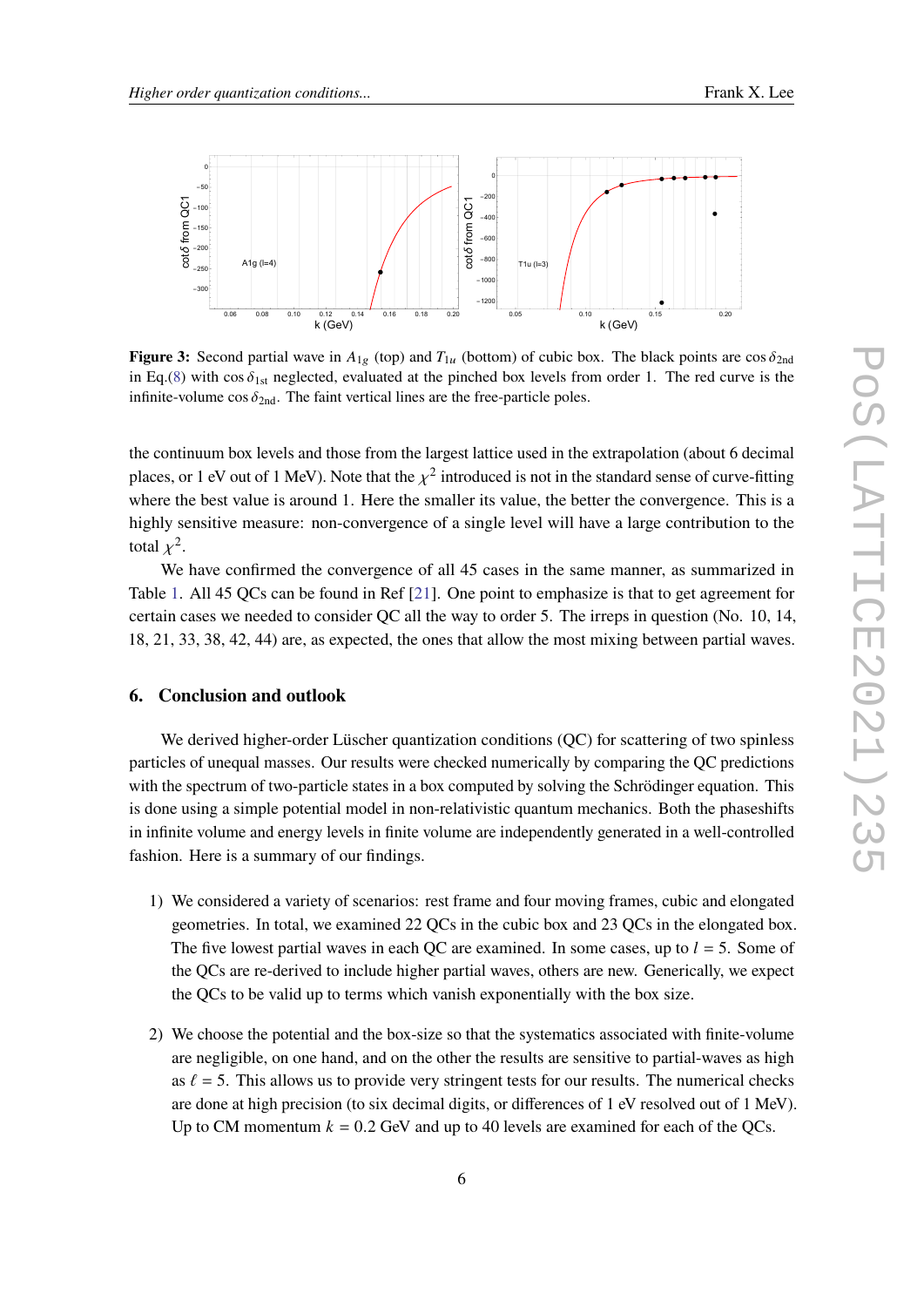<span id="page-6-0"></span>**Table 1:** Summary of the total  $\chi^2$ -measure showing convergence for all QCs discussed in this work. Here  $l(n)$  indicates the lowest few partial waves (and multiplicities) that couple to the QC; N is the number of levels under the cutoff of  $k = 0.2$  GeV or 40 levels. Detailed convergence data for every individual energy level in Ref [\[21\]](#page-9-3).

| <b>Cubic box</b>     |                  |          |                |                                     |                |                                                  |                                    |          |         |         |
|----------------------|------------------|----------|----------------|-------------------------------------|----------------|--------------------------------------------------|------------------------------------|----------|---------|---------|
| No.                  | $\boldsymbol{d}$ | Group    | QC             | l(n)                                | N              | Order 1                                          | Order 2                            | Order 3  | Order 4 | Order 5 |
| $\mathbf{1}$         | (0, 0, 0)        | $O_h$    | $A_{1g}$       | $0, 4, 6, \cdots$                   | 14             | 277.206                                          | 3.7296                             |          |         |         |
|                      |                  |          | $A_{1u}$       | $9, 13, 15, \cdots$                 |                |                                                  |                                    |          |         |         |
|                      |                  |          | $A_{2g}$       | $6, 10, 12, \cdots$                 |                |                                                  |                                    |          |         |         |
| 2                    |                  |          | $A_{2u}$       | $3, 7, 9, \cdots$                   | 6              | 0.0458813                                        |                                    |          |         |         |
| 3                    |                  |          | $E_g$          | $2, 4, 6, \cdots$                   | 16             | 2123.07                                          | 5.44639                            |          |         |         |
| 4                    |                  |          | $E_u$          | $5, 7, 9, \cdots$                   | 5              | 0.0546959                                        |                                    |          |         |         |
| 5                    |                  |          | $T_{1g}$       | $4, 6, 8(2), \cdots$                | 9              | 0.243897                                         |                                    |          |         |         |
| 6                    |                  |          | $T_{1u}$       | $1, 3, 5(2), \cdots$                | 22             | 67276.5                                          | 36.5936                            | 3.35684  |         |         |
| 7                    |                  |          | $T_{2g}$       | $2, 4, 6(2), \cdots$                | 16             | 2485.36                                          | 2.70125                            |          |         |         |
| 8                    |                  |          | $T_{2u}$       | $3, 5, 7(2), \cdots$                | 14             | 4.55575                                          | 0.267262                           |          |         |         |
| 10                   | (0, 0, 1)        | $C_{4v}$ | A <sub>1</sub> | $0, 1, 2, 3, 4(2), \cdots$          | 40             | $4.08008 \times 10^8$                            | $1.06106 \times 10^{10}$           | 10175.7  | 284.022 | 6.92792 |
| 11                   |                  |          | A <sub>2</sub> | $4, 5, 6, \cdots$                   | 15             | 7.46202                                          | 0.145375                           |          |         |         |
| 12                   |                  |          | $B_1$          | $2, 3, 4, 5, \cdots$                | 34             | 276889.                                          | 402.025                            | 5.9668   |         |         |
| 13                   |                  |          | B <sub>2</sub> | $2, 3, 4, 5, \cdots$                | 27             | 350956.                                          | 779.183                            | 3.84012  |         |         |
| 14                   |                  |          | E              | $1, 2, 3(2), 4(2), \cdots$          | 40             | $1.32751 \times 10^7$                            | 72379.5                            | 514.979  | 8.21687 |         |
| 14                   | (1, 1, 0)        | $C_{2v}$ | $A_1$          | $0, 1, 2(2), 3(2), 4(3), \cdots$    | 40             | $1.96654 \times 10^8$                            | $4.77126 \times 10^{6}$            | 17298.1  | 190.94  | 5.34113 |
| 15                   |                  |          | A2             | $2, 3, 4(2), 5(2), \cdots$          | 40             | 54211.3                                          | 2998.61                            | 3.01327  |         |         |
| 16                   |                  |          | $B_1$          | $1, 2, 3(2), 4(2), \cdots$          | 40             | $2.84806 \times 10^{6}$                          | 47754.8                            | 241.517  | 4.62961 |         |
| 17                   |                  |          | B <sub>2</sub> | $1, 2, 3(2), 4(2), \cdots$          | 40             | $9.36978 \times 10^6$                            | 88719.7                            | 308.013  | 6.28652 |         |
| 18                   | (1, 1, 1)        | $C_{3v}$ | A <sub>1</sub> | $0, 1, 2, 3(2), 4(2), \cdots$       | 40             | $9.16556 \times 10^{7}$                          | $1.09895 \times 10^6$              | 22260.   | 115.412 | 3.53446 |
| 19                   |                  |          | A2             | $3, 4, 5, \cdots$                   | 26             | 111.322                                          | 0.44229                            |          |         |         |
| 20                   |                  |          | E              | $1, 2(2), 3(2), 4(3), \cdots$       | 40             | $8.06257 \times 10^{6}$                          | 23959.                             | 271.289  | 4.13508 |         |
| 21                   | (0, 1, 2)        | $C_{1v}$ | A <sub>1</sub> | $0, 1(2), 2(3), 3(4), 4(5), \cdots$ | 40             | $1.01852 \times 10^8$                            | 993629.                            | 6858.3   | 17.3429 | 2.01417 |
| 22                   |                  |          | A2             | $1, 2(2), 3(3), 4(4), \cdots$       | 40             | $8.98645 \times 10^{6}$                          | 37314.8                            | 293.484  | 3.18387 |         |
| <b>Elongated</b> box |                  |          |                |                                     |                |                                                  |                                    |          |         |         |
| No.                  | $\boldsymbol{d}$ | Group    | QC             | l(n)                                | N              | Order 1                                          | Order 2                            | Order 3  | Order 4 | Order 5 |
| 23                   | (0, 0, 0)        | $D_{4h}$ | $A_{1g}$       | $0, 2, 4(2), 5, \cdots$             | 40             | $4.06688 \times 10^{6}$                          | 573.449                            | 8.64225  |         |         |
| 24                   |                  |          | $A_{1u}$       | $5, 7, 9(2), \cdots$                | 9              | 0.134224                                         |                                    |          |         |         |
| 25                   |                  |          | $A_{2g}$       | $4, 6, 8(2), \cdots$                | 3              | 0.00828583                                       |                                    |          |         |         |
| 26                   |                  |          | $A_{2u}$       | $1, 3, 5(2), 7(2), \cdots$          | 34             | 131946.                                          | 16.2795                            | 10.7998  |         |         |
| 27                   |                  |          | $E_g$          | $2, 4(2), 6(3), \cdots$             | 38             | 2009.93                                          | 0.319341                           |          |         |         |
| 28                   |                  |          | $E_u$          | $1, 3(2), 5(3), \cdots$             | 40             | 221693.                                          | 41.2595                            | 8.52709  |         |         |
| 29                   |                  |          | $B_{1g}$       | $2, 4, 6(2), 8(2), \cdots$          | 27             | 703.291                                          | 11.0395                            |          |         |         |
| 30                   |                  |          | $B_{1u}$       | $3, 5, 7(2), 9(2), \cdots$          | 17             | 7.07159                                          | 0.168506                           |          |         |         |
| 31                   |                  |          | $B_{2g}$       | $2, 4, 6(2), 8(2), \cdots$          | 22             | 2093.46                                          | 0.192                              |          |         |         |
| 32                   |                  |          | $B_{2u}$       | $3, 5, 7(2), 9(2), \cdots$          | 21             | 2.06599                                          | 0.488025                           |          |         |         |
| 33                   | (0, 0, 1)        | $C_{4v}$ | $A_1$          | $0, 1, 2, 3, 4(2), \cdots$          | 40             | $5.70458 \times 10^8$                            | $9.64404 \times 10^{6}$            | 14025.4  | 166.777 | 11.0137 |
| 34                   |                  |          | $A_2$          | $4, 5, 6, \cdots$                   | 21             | 40.092                                           | 0.21509                            |          |         |         |
| 35                   |                  |          | $B_1$          | $2, 3, 4, 5, \cdots$                | 40             | 161200.                                          | 274.945                            | 5.1077   |         |         |
| 36                   |                  |          | B <sub>2</sub> | $2, 3, 4, 5, \cdots$                | 39             | 318459.                                          | 845.868                            | 2.82798  |         |         |
| 37                   |                  |          | E              | $1, 2, 3(2), 4(2), \cdots$          | 40             | $1.66366 \times 10^7$                            | 79648.3                            | 353.966  | 7.28402 |         |
| 38                   | (1, 1, 0)        | $C_{2v}$ | A <sub>1</sub> | $0, 1, 2(2), 3(2), 4(3), \cdots$    | 40             | $2.19334 \times 10^8$                            | $3.60527 \times 10^{6}$            | 9669.56  | 99.3024 | 27.4093 |
| 39                   |                  |          | A <sub>2</sub> | $2, 3, 4(2), 5(2), \cdots$          | 40             | 34211.4                                          | 295.311                            | 0.804797 |         |         |
| 40                   |                  |          | $B_1$          | $1, 2, 3(2), 4(2), \cdots$          | 40             | $2.97904 \times 10^6$                            | 28179.                             | 115.601  | 6.80754 |         |
| 41                   |                  |          | B <sub>2</sub> | $1, 2, 3(2), 4(2), \cdots$          | 40             | $9.05592 \times 10^6$                            | 71558.8                            | 146.885  | 18.7042 |         |
| 42                   | (1, 1, 1)        | $C_{1v}$ | A <sub>1</sub> | $0, 1(2), 2(3), 3(4), 4(5), \cdots$ | 40             | $5.45564 \times 10^8$                            | $2.89417 \times 10^{6}$            | 15983.3  | 39.1208 | 8.00598 |
| 43                   |                  |          | A <sub>2</sub> | $1, 2(2), 3(3), 4(4), \cdots$       | 40             | $6.85779 \times 10^{6}$<br>$3.79138 \times 10^8$ | 23813.9<br>$3.16621 \times 10^{6}$ | 69.434   | 3.24328 |         |
| 44                   | (0, 1, 2)        | $C_{1v}$ | A <sub>1</sub> | $0, 1(2), 2(3), 3(4), 4(5), \cdots$ | 40<br>$7_{40}$ |                                                  |                                    | 6213.69  | 17.0296 | 5.34524 |
| 45                   |                  |          | $A_2$          | $1, 2(2), 3(3), 4(4), \cdots$       |                | $1.27375 \times 10^7$                            | 45256.8                            | 146.374  | 2.67257 |         |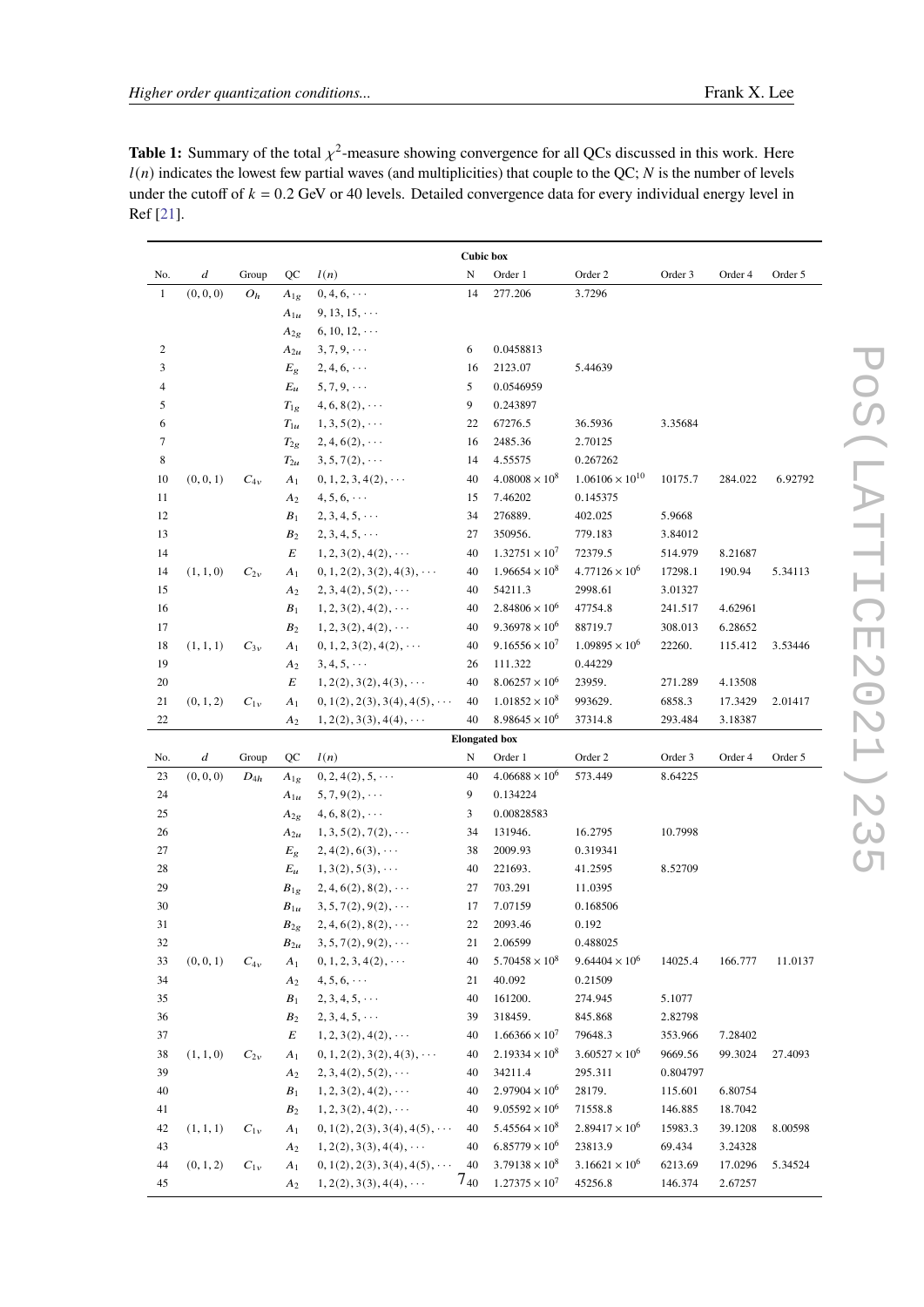- 3) We found sensitivity to the second lowest partial wave in selected QCs through 'pinched'
- levels which coincide with free-particle poles. The sensitivity can be used to provide an approximate phaseshift for the second lowest partial wave despite the presence of the lowest one in a particular channel, but this must be determined on a case by case basis. If such levels are encountered in lattice QCD simulations, they can be either ignored or used to estimate the second partial wave.
- 4) For the most part, we find elongated boxes work just as well as cubic ones. This bodes well for using elongated boxes as a cost-effective way of varying the kinematic range with a modest increase in the lattice volume.
- 5) Boosting of the two-particle system in both the cubic and elongated boxes allows lower energies to be accessed, thus a wider coverage. The trade-off is the loss of parity which means more mixing of partial waves.
- 6) The effort is already paying dividends. For example, we checked the integer- $J$  QCs in Ref. [\[23\]](#page-9-5) for  $d = (1, 1, 0)$  and  $d = (1, 1, 1)$  and found agreement with ours, despite having different forms due to different basis vectors. Those OCs are only given for up to  $l = 2$ . Here we extend up to  $l = 4$ . We also checked against  $C_{3v}$  up to  $l = 4$  from an independent source [\[24\]](#page-9-6) and found agreement. We also found a few typos in the QCs included in Ref. [\[4\]](#page-8-3). We also checked against all the expressions up to  $l = 4$  for spinless particles of equal mass at total zero momentum in non-elongated boxes given in Ref. [\[1\]](#page-8-0) by setting  $m_1 = m_2$  in our expressions and found agreement.

For outlook, we envision the following possibilities.

- 1) The QCs can only be used to extract phaseshifts from energy only for the lowest partial waves in each irrep. The predictions are affected by cutting off all the higherr partial waves. The severity is not known *a priori* and it depends on the box geometry and the total momentum of the state. The problem can be turned on its head: can we extract the higher partial waves by considering multiple QCs simultaneously? We have seen in limited cases that higher partial waves can be isolated in a single QC despite the presence of a lower one. Is there a systematic approach, taking advantage of multiple irreps, moving frames, and box size?
- 2) We note that the same methodology could be easily applied for other potentials, if there is a physical problem that requires calculation of the two-particle spectrum in a finite box. Any interaction potential can be used in this approach, including potentials given in numerical form or nonlocal potentials  $V(r, p)$  where p can be treated as finite differences on the lattice.
- 3) The formalism can be used to study the finite-volume effects in lattice QCD simulation of physical systems, such as the the magnitude of exponential finite-volume effects ignored by the QC's by considering a smaller box (3.5 to 6 fm); the effect of the range of the model potential; and/or the finite-volume spectrum in the presence of shallow bound states. Even using the naive  $O(a^2)$  discretization to study the influence of cutoff effects on the extracted finite-volume energies could be interesting.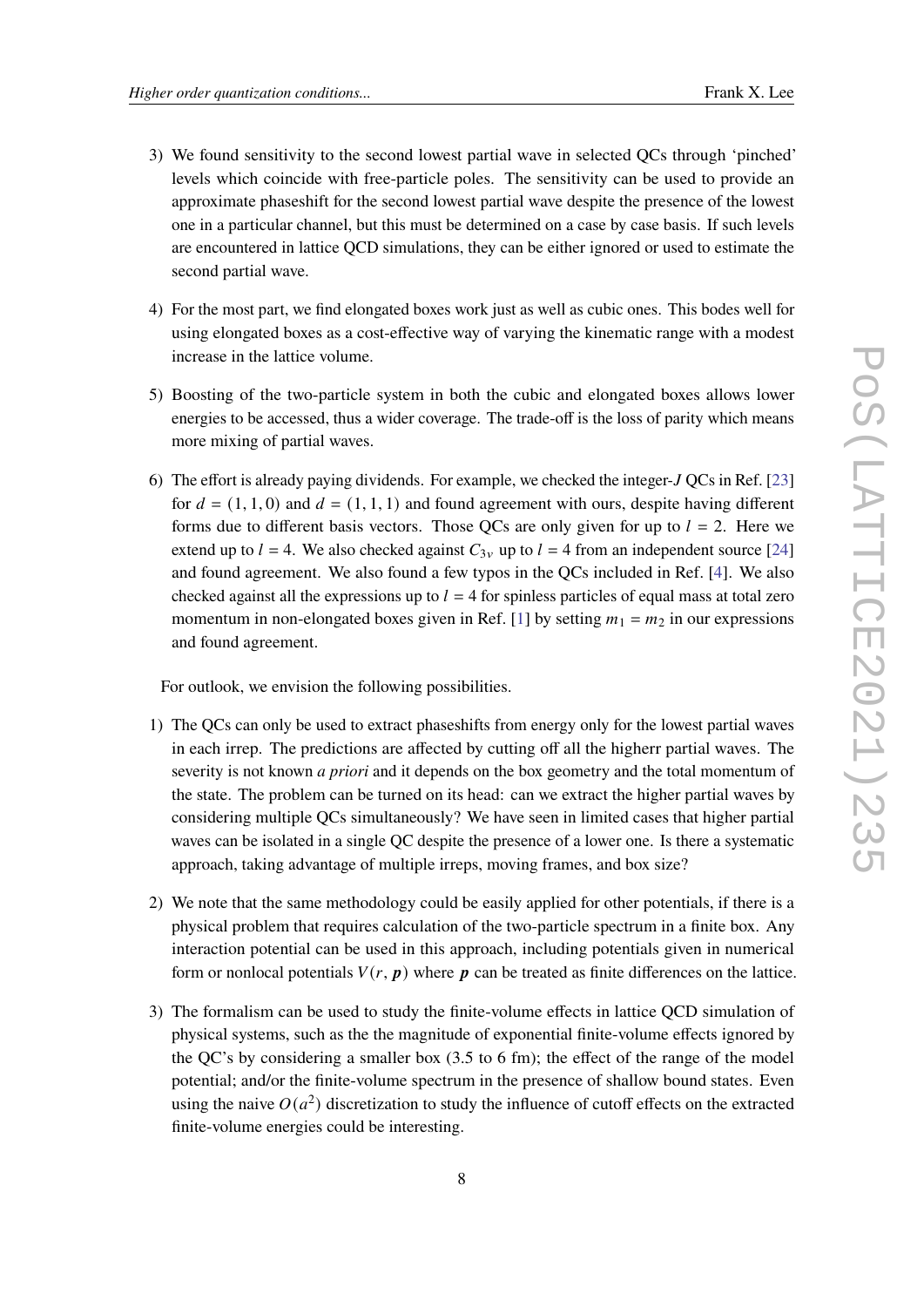- 4) The formalism can be applied with minimal modification to systems with two integer spins, such as  $\pi \rho$  or  $\rho \rho$  scattering. The same is true for two spin-1/2 particles, such as nucleonnucleon scattering. The spins and orbital angular momentum couple to an integer total angular momentum  $J$ , making such systems essentially 'meson-like'. There is a plethora of NN interaction potentials to work with. It would be interesting to investigate coupled channels in such systems.
- 5) Another direction is the extension to systems with total half-integer  $J$ , such as a spin-0 particle and a spin-1/2 particle (a classic example being the delta resonance in pion-nucleon scattering). Group theory for double-cover groups are involved for half-integer total angular momentum. The QCs for half-integer  $J$  should also be checked since they are even more involved than the ones for integer spin. For this case the Hamiltonian must be modified to include spin-orbit coupling, such as the Fourier basis approach [\[25\]](#page-9-7).

We thank Colin Morningstar for helpful communications. This work is supported in part by the U.S. Department of Energy grant DE-FG02-95ER40907.

#### **References**

- <span id="page-8-0"></span>[1] M. Lüscher, *Two particle states on a torus and their relation to the scattering matrix*, *[Nucl.Phys.](https://doi.org/10.1016/0550-3213(91)90366-6)* **B354** (1991) 531.
- <span id="page-8-1"></span>[2] K. Rummukainen and S.A. Gottlieb, *Resonance scattering phase shifts on a nonrest frame lattice*, *[Nucl. Phys.](https://doi.org/10.1016/0550-3213(95)00313-H)* **B450** (1995) 397 [[hep-lat/9503028](https://arxiv.org/abs/hep-lat/9503028)].
- <span id="page-8-2"></span>[3] M. Doring, U.G. Meissner, E. Oset and A. Rusetsky, *Scalar mesons moving in a finite volume and the role of partial wave mixing*, *[Eur. Phys. J. A](https://doi.org/10.1140/epja/i2012-12114-6)* **48** (2012) 114 [[1205.4838](https://arxiv.org/abs/1205.4838)].
- <span id="page-8-3"></span>[4] F.X. Lee and A. Alexandru, *Scattering phase-shift formulas for mesons and baryons in elongated boxes*, *[Phys. Rev. D](https://doi.org/10.1103/PhysRevD.96.054508)* **96** (2017) 054508 [[1706.00262](https://arxiv.org/abs/1706.00262)].
- [5] C. Pelissier and A. Alexandru, *Resonance parameters of the rho-meson from asymmetrical lattices*, *Phys.Rev.* **D87** [\(2013\) 014503](https://doi.org/10.1103/PhysRevD.87.014503) [[1211.0092](https://arxiv.org/abs/1211.0092)].
- <span id="page-8-5"></span>[6] D. Guo, A. Alexandru, R. Molina and M. Döring, *Rho resonance parameters from lattice QCD*, *Phys. Rev.* **D94** [\(2016\) 034501](https://doi.org/10.1103/PhysRevD.94.034501) [[1605.03993](https://arxiv.org/abs/1605.03993)].
- [7] D. Guo, A. Alexandru, R. Molina, M. Mai and M. Döring, *Extraction of isoscalar*  $\pi$ *phase-shifts from lattice QCD*, *Phys. Rev.* **D98** [\(2018\) 014507](https://doi.org/10.1103/PhysRevD.98.014507) [[1803.02897](https://arxiv.org/abs/1803.02897)].
- <span id="page-8-4"></span>[8] C. Culver, M. Mai, A. Alexandru, M. Döring and F.X. Lee, *Pion scattering in the isospin*  $I = 2$ *channel from elongated lattices*, *[Phys. Rev. D](https://doi.org/10.1103/PhysRevD.100.034509)* **100** (2019) 034509 [[1905.10202](https://arxiv.org/abs/1905.10202)].
- <span id="page-8-6"></span>[9] M. Mai, C. Culver, A. Alexandru, M. Döring and F.X. Lee, *Cross-channel study of pion scattering from lattice QCD*, *[Phys. Rev. D](https://doi.org/10.1103/PhysRevD.100.114514)* **100** (2019) 114514 [[1908.01847](https://arxiv.org/abs/1908.01847)].